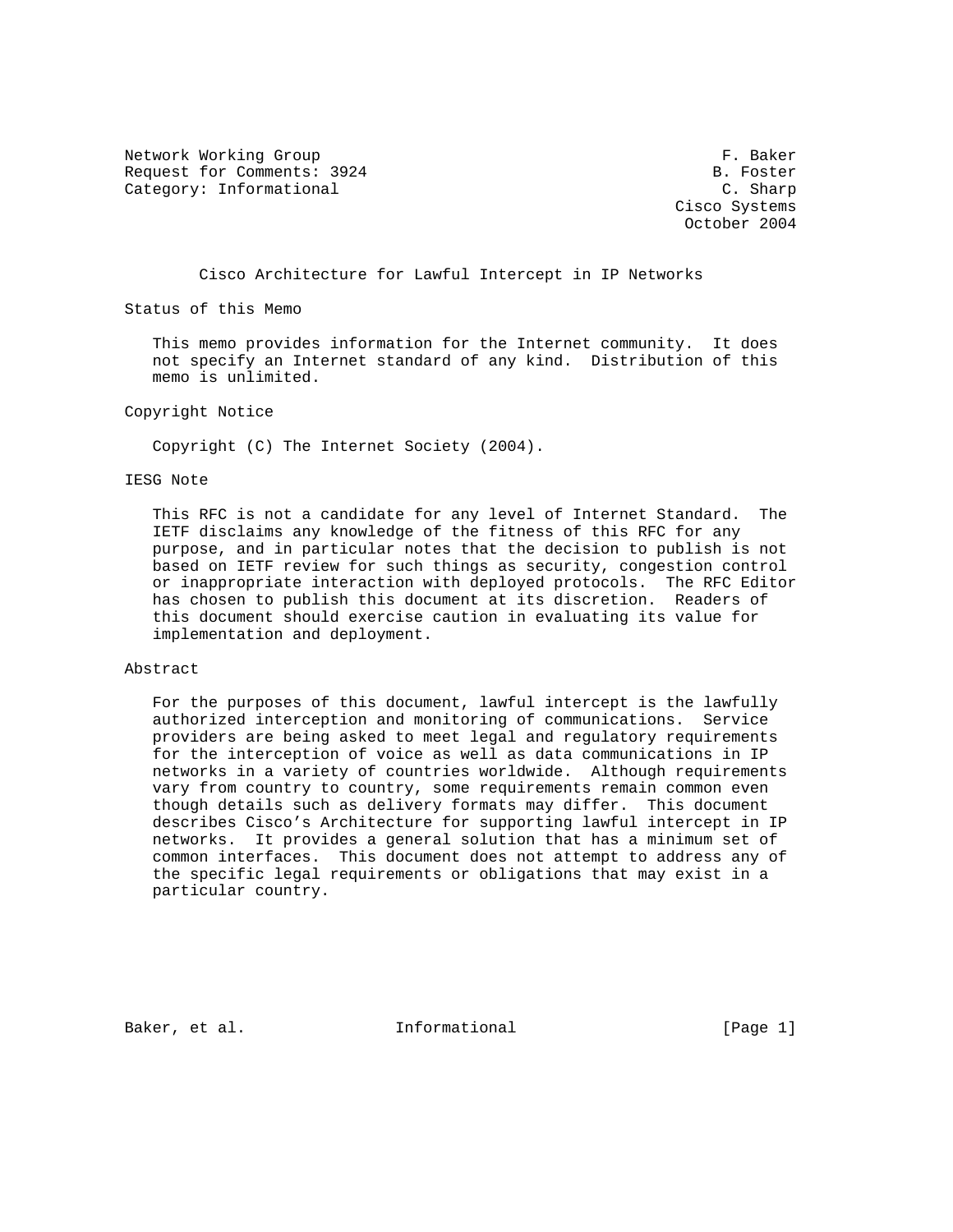# Table of Contents

|  |                                                        | 2 |
|--|--------------------------------------------------------|---|
|  | 1.1. Requirements Motivating the Architecture 3        |   |
|  |                                                        | 4 |
|  |                                                        |   |
|  | 2.1. Reference Model Components<br>- 6                 |   |
|  | 2.2. Operational Considerations<br>7                   |   |
|  |                                                        |   |
|  | 3.1. Content Intercept Request Interface. 9            |   |
|  | 3.2. Intercept Content Interface $(f)$ 10              |   |
|  | 4. Applying the Reference Model. 11                    |   |
|  | 4.1. Voice over IP networks 11                         |   |
|  | 4.1.1. Interception of Voice over IP Services. 11      |   |
|  | 4.1.2. Local Voice Services. 12                        |   |
|  |                                                        |   |
|  |                                                        |   |
|  | 5.1. Content Request Interface (d) - SNMPv3 Control 14 |   |
|  |                                                        |   |
|  |                                                        |   |
|  |                                                        |   |
|  |                                                        |   |

## 1. Introduction

 For the purposes of this document, lawful intercept is the lawfully authorized interception and monitoring of communications of an intercept subject. The term "intercept subject", "subject", "target subscriber" or "target" in this document refers to the subscriber of a telecommunications service whose communications and/or intercept related information (IRI) has been lawfully authorized to be intercepted and delivered to some agency. Note that although the term "Law Enforcement Agency" (LEA) is used throughout this document, this may refer to any agency that is able to request lawfully authorized interception.

 By intercept related information (IRI) we mean information related to the IP traffic of interest. There is currently no standardized definition for IRI for IP traffic. IRI has been defined for a few services that might run over IP (e.g., Voice over IP) or that IP runs on top of (e.g., GPRS). For example, IRI for voice over IP could be the called and calling phone numbers. The definition of IRI from [14] is shown below:

Baker, et al. 1nformational 1999 [Page 2]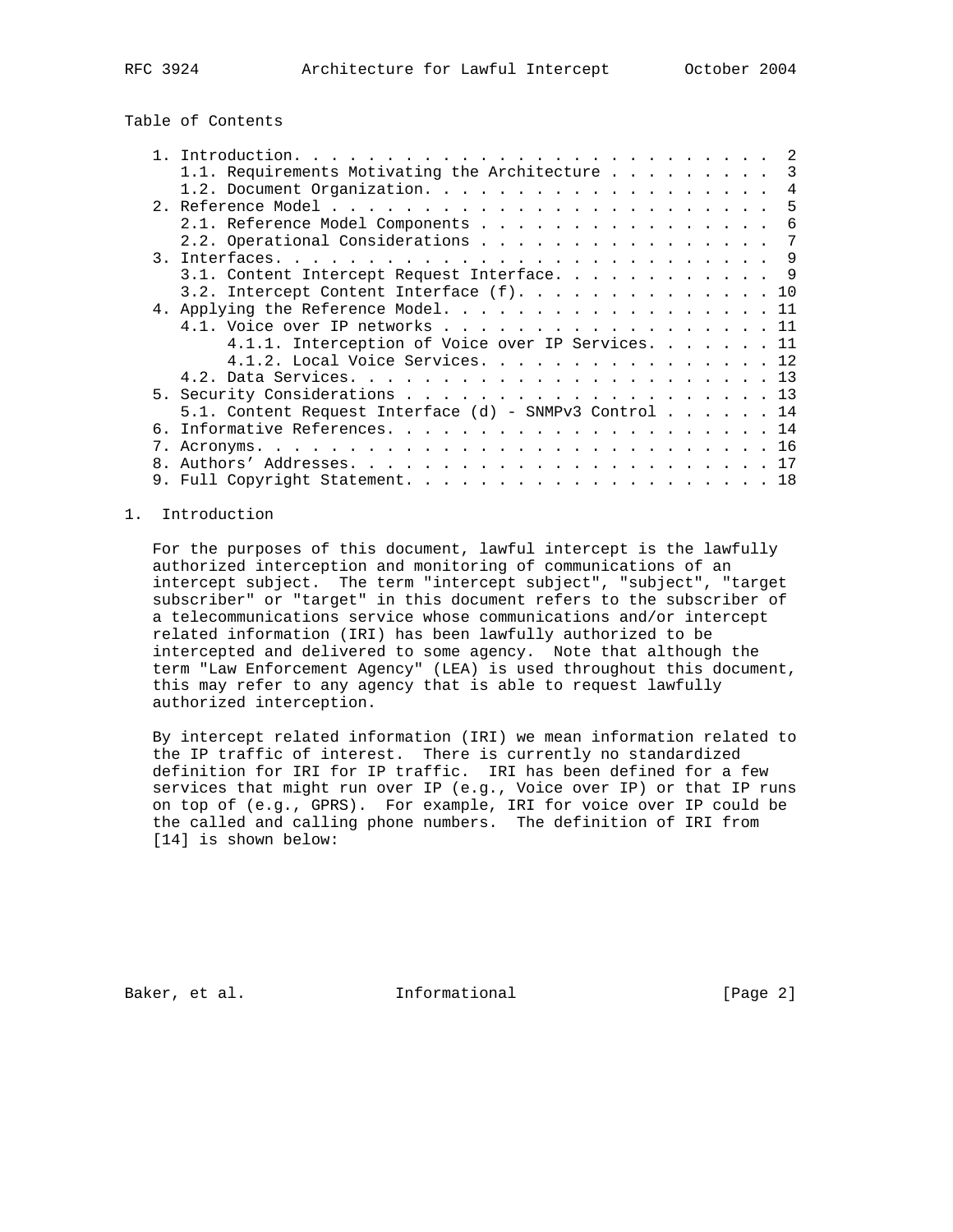Intercept Related Information: collection of information or data associated with telecommunication services involving the target identity, specifically communication associated information or data (e.g., unsuccessful communication attempts), service associated information or data and location information.

 Service providers are being asked to meet legal and regulatory requirements for the interception of voice as well as data communications in IP networks in a variety of countries worldwide. Although requirements vary from country to country, some requirements remain common even though details such as delivery formats may differ. This document describes Cisco's Architecture for supporting lawful intercept in IP networks. It provides a general solution that has a minimum set of common interfaces. This document does not deal with legal requirements or obligations.

 This document describes one method for supporting lawful intercept. Other methods may be available.

 The IESG wishes to draw the reader's attention to RFC 2804 [15] for a description of why architectures such as these are vendor-specific, rather than a topic of standardization for the IETF.

## 1.1. Requirements Motivating the Architecture

 The purpose of the following list of requirements is to provide an understanding of the motivation behind the architecture and some of the requirements imposed on components and interfaces that are described in the later sections of the document. This does not imply any legal requirements on service providers or equipment vendors although such requirements may coincide.

 Note that there are a variety of requirements that have been defined for lawfully authorized intercept throughout the world. Some of these have been defined by standards bodies (e.g., [13]), while others are country specific. The following itemized list is a distillation of some of these, although a given item may or may not apply to a specific country:

 \* Lawful Intercept (LI) should be undetectable by the intercept subject.

Baker, et al. 1nformational 1998 [Page 3]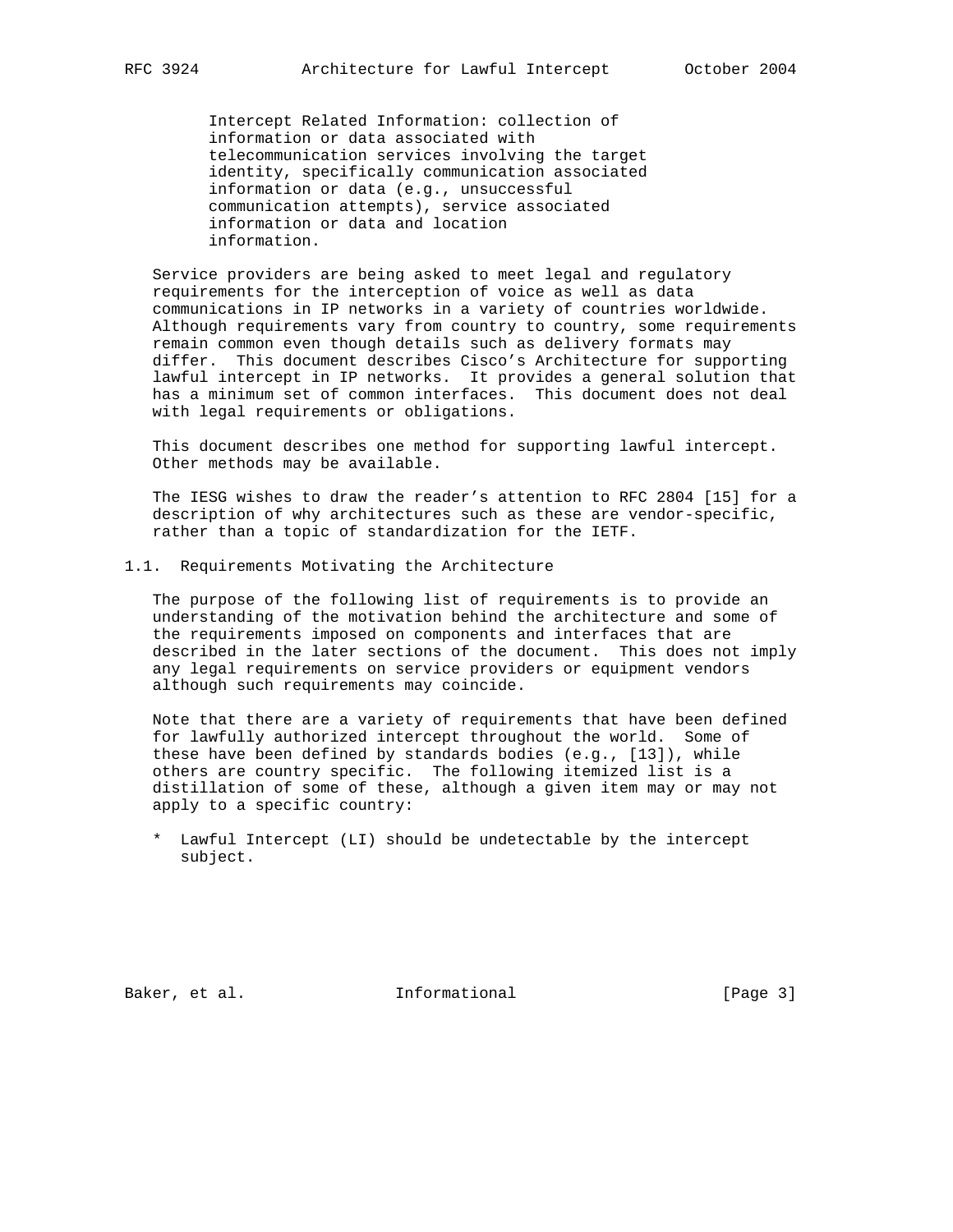- \* Mechanisms should be in place to limit unauthorized personnel from performing or knowing about lawfully authorized intercepts.
- \* There is often a requirement (especially for telecommunications services) to provide intercept related information (IRI) separately from the actual Internet Protocol (IP) traffic (or content) of interest (Note: some authorizations may be restricted to IRI).
- \* If IRI is delivered separately from content, there should be some means to correlate the IRI and the content with each other.
- \* If the information being intercepted is encrypted by the service provider and the service provider has access to the keys, then the information should be decrypted before delivery to the Law Enforcement Agency (LEA) or the encryption keys should be passed to the Law Enforcement Agency to allow them to decrypt the information.
- \* If the information being intercepted is encrypted by the intercept subject and its associate and the service provider has access to the keys, then the service provider may deliver the keys to the LEA.
- \* There is often a requirement for a service provider to be able to do multiple simultaneous intercepts on a single subject. The fact that there are multiple intercepts should be transparent to the LEAs.
- \* There is often a requirement that the service provider should not deliver any unauthorized information to the LEA.

 The architecture and interfaces described in this document attempts to address these requirements.

## 1.2. Document Organization

 Section 1 of this document lists requirements motivating the architecture. Section 2 of this document describes a reference model along with some operation considerations. Section 3 provides more detailed requirements on the interfaces related to content interception. Section 4 applies the reference model to voice over IP and data intercepts and Section 5 examines security considerations.

Baker, et al. 1nformational 1998 [Page 4]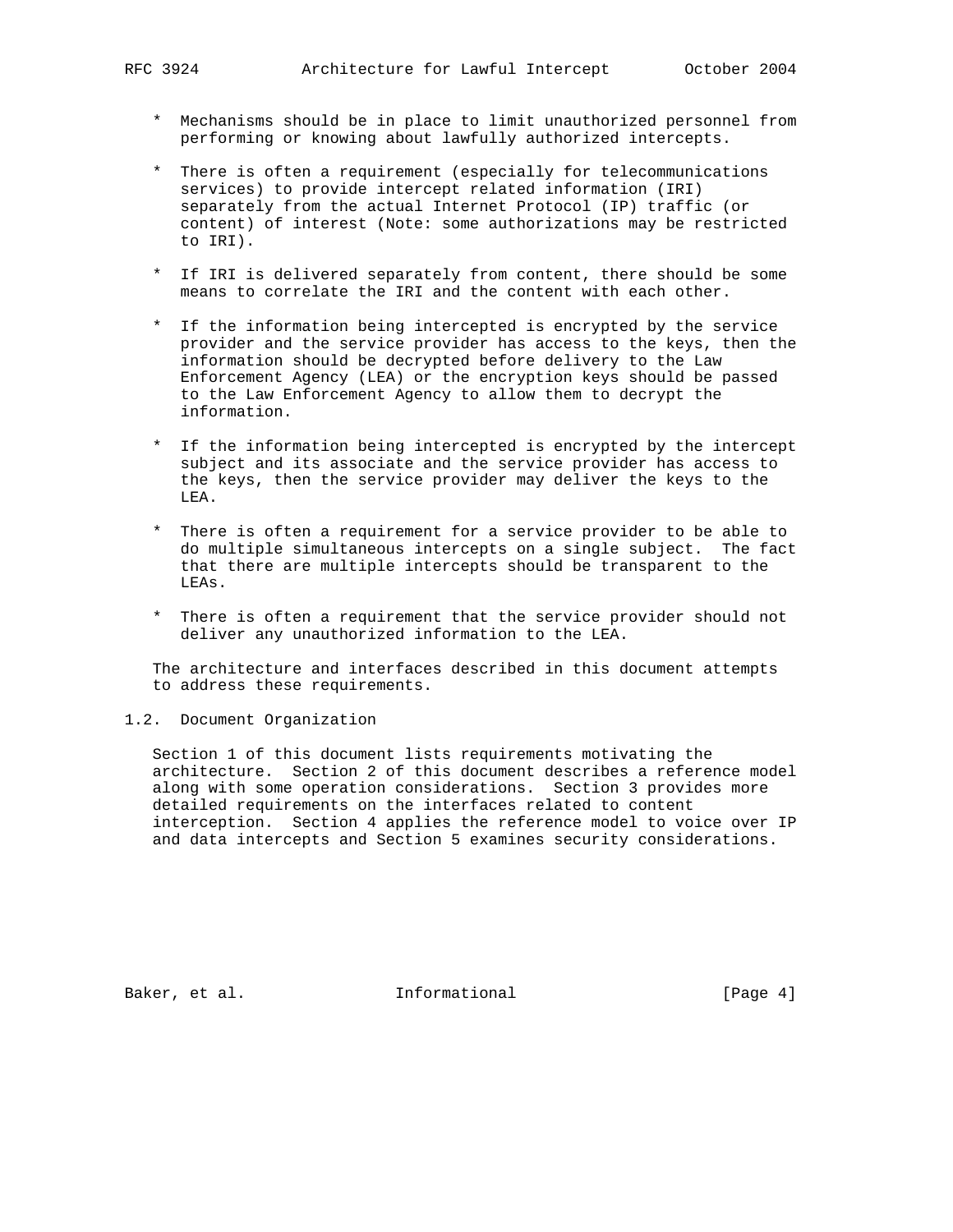## 2. Reference Model

 This section describes a generic reference model (Figure 1) for lawful intercept.



Figure 1: Intercept Architecture

 A brief description of the interfaces is included in table 1 below. For a more detailed description of the interfaces refer to section 3. For a description of the components refer to section 2.1.

Table 1 LI Interfaces

| Interface           | Description                                                                                                                                       |          |
|---------------------|---------------------------------------------------------------------------------------------------------------------------------------------------|----------|
| (a) HI1             | Handover Interface 1 - Administration<br>Interface: The LEA provides intercept<br>information to the service provider<br>administration function. |          |
| (b) MD Provisioning | Mediation Device provisioning interface.<br>Parameters include: target identifier,<br>duration of intercept, type of intercept,<br>etc.           |          |
| Baker, et al.       | Informational                                                                                                                                     | lPage 51 |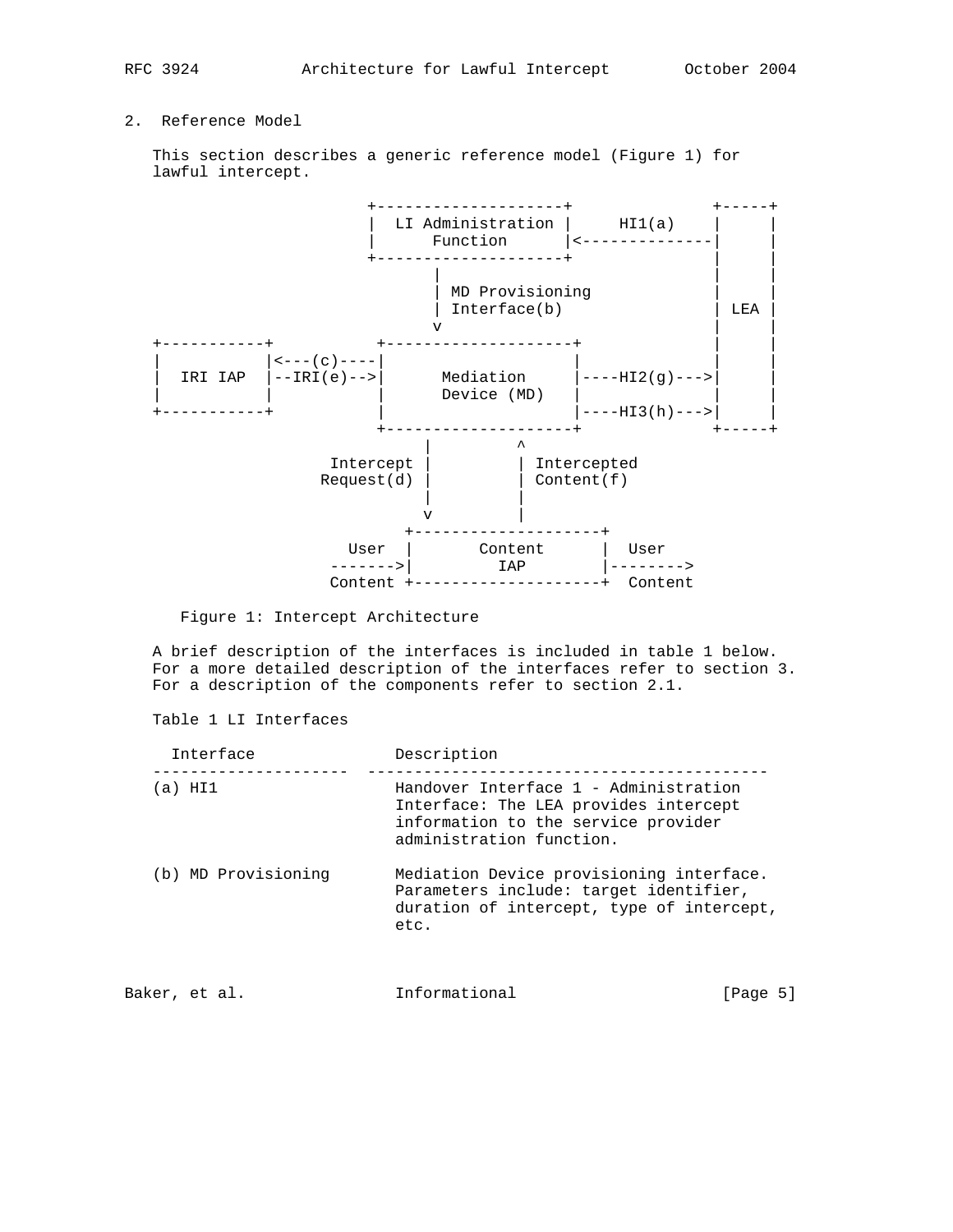|  | (c) IRI IAP Provisioning              | Specifies Target identifier, duration,<br>etc. for provisioning of delivery of<br>Intercept Related Information (IRI).                  |
|--|---------------------------------------|-----------------------------------------------------------------------------------------------------------------------------------------|
|  | (d) Content Intercept<br>Provisioning | Provisioning of the Content IAP.                                                                                                        |
|  | (e) IRI to MD                         | Internal interface between IRI Intercept<br>Access Point (IAP) and Mediation device<br>(MD) for delivery of IRI.                        |
|  | (f) Content to MD                     | Internal interface between content<br>IAP and MD for delivery of Content.                                                               |
|  | $(q)$ HI $2$                          | Handover Interface 2: Interface between<br>the MD and LEA for delivering IRI.<br>This<br>interface may vary from country to<br>country. |
|  | (h) HI3                               | Handover Interface 3: Interface between<br>the MD and LEA for delivering Content.<br>This interface may vary from country to            |

## 2.1. Reference Model Components

 A brief description of the key components in the reference model is as follows:

country.

Lawful Intercept (LI) Administration Function:

 This function provides the (typically manual) provisioning interface for the intercept as a result of a court order or warrant delivered by the Law Enforcement Agency (LEA). It could involve separate provisioning interfaces for several components, but more typically is a single interface to the Mediation Device (MD), which then takes care of provisioning of other components in the network. Because of the requirement in some laws to limit accessibility to authorized personnel, the provisioning interface has to be strictly controlled. In many cases, the identity of the subject received from the LEA has to be translated into an identity that can be used by the network to enable the intercept.

Intercept Access Point (IAP):

 An IAP is a device within the network that is used for intercepting lawfully authorized intercept information. It may be an existing device that has intercept capability or it could be a

Baker, et al.  $I_n$  Informational  $[Page 6]$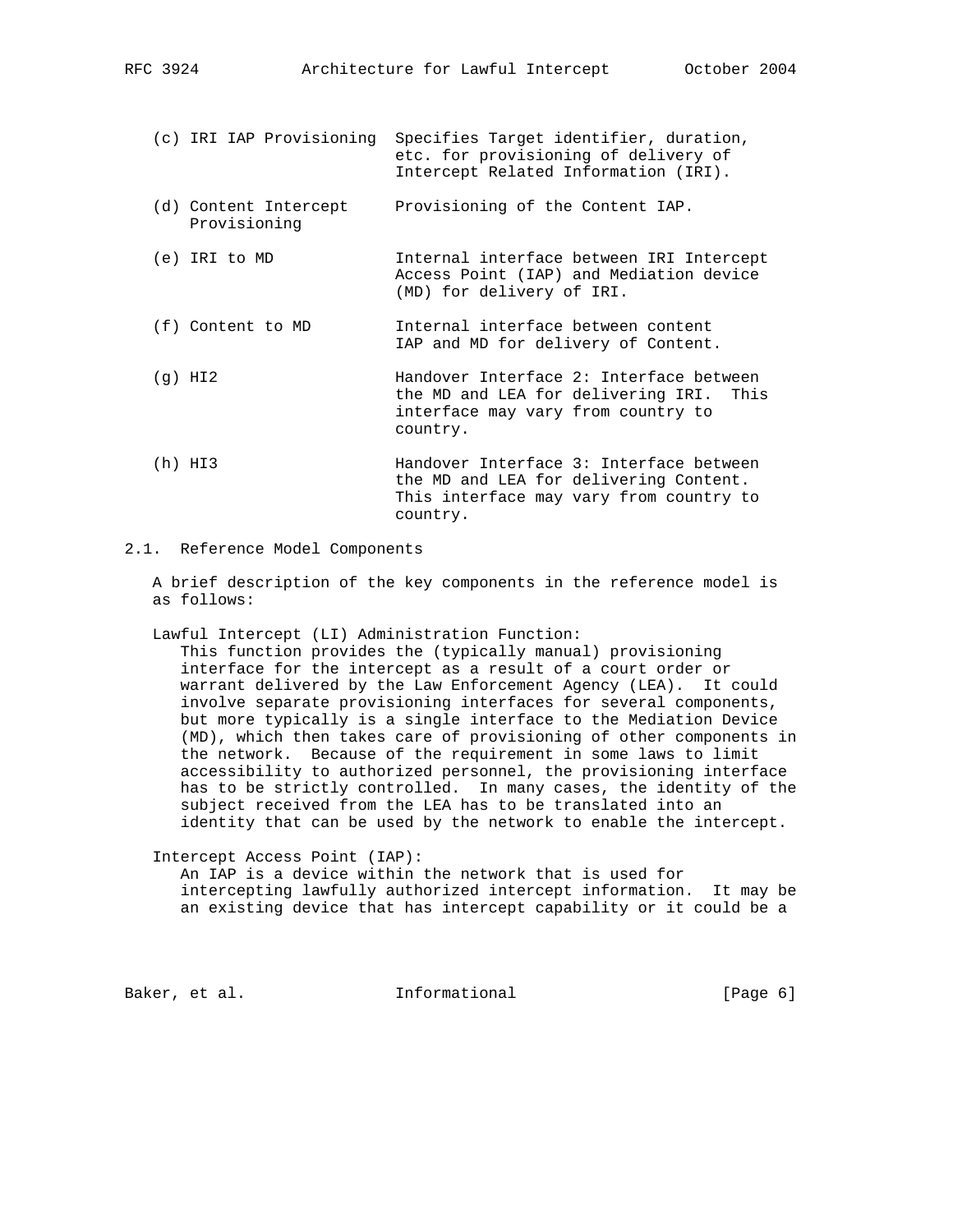special device that is provided for that purpose. Two types of IAP's are discussed here: IAP's that provide content; and IAP's that provide intercept related information (IRI).

- Content IAP: A content IAP is an IAP that is used to intercept the IP traffic of interest.
- IRI IAP: This is an IAP that is used to provide intercept related information (IRI).
- Law Enforcement Agency (LEA): This is the agency that has requested the intercept and to which the service provider delivers the information.
- Mediation Device (MD):

 The MD requests intercepts from IAPs through interfaces (c) and (d) in Figure 1. The Mediation Device receives the data from the IAP, packages it in the correct format (which may vary from country to country) and delivers it to the LEA. In the case where multiple law enforcement agencies are intercepting the same subject, the mediation device may replicate the information multiple times. The assumption is that the service provider operates the MD (via specially authorized personnel) and that the LEA only has access to interfaces (a), (g) and (h) in Figure 1.

2.2. Operational Considerations

 In a typical operation, a lawfully authorized surveillance request arrives for a specified intercept subject. Authorized personnel provision the intercept using interface (b) in Figure 1, which may be for content only, IRI only or both. Once the intercept is provisioned, the IAP's send the IRI and/or content to the MD, which formats the information into the appropriate format for delivery to the LEA. Some operational issues that need to be considered:

- \* Location and Address Information for Content Intercepts: In some cases where the location and/or addressing information for the intercept is not known until the subject registers (or makes a call in the case of voice), the IRI may provide needed information in order to do the content tap (e.g., the IP address and port for the content streams).
- \* Content Encryption: If the intercept content is encrypted and the service provider has access to the encryption keys (e.g., receives keys in Session Description Protocol for Voice over IP), then the keys can be sent via IRI. It is, however, possible for end-users to exchange keys by some other means without any knowledge of the

Baker, et al. 100 Informational 100 [Page 7]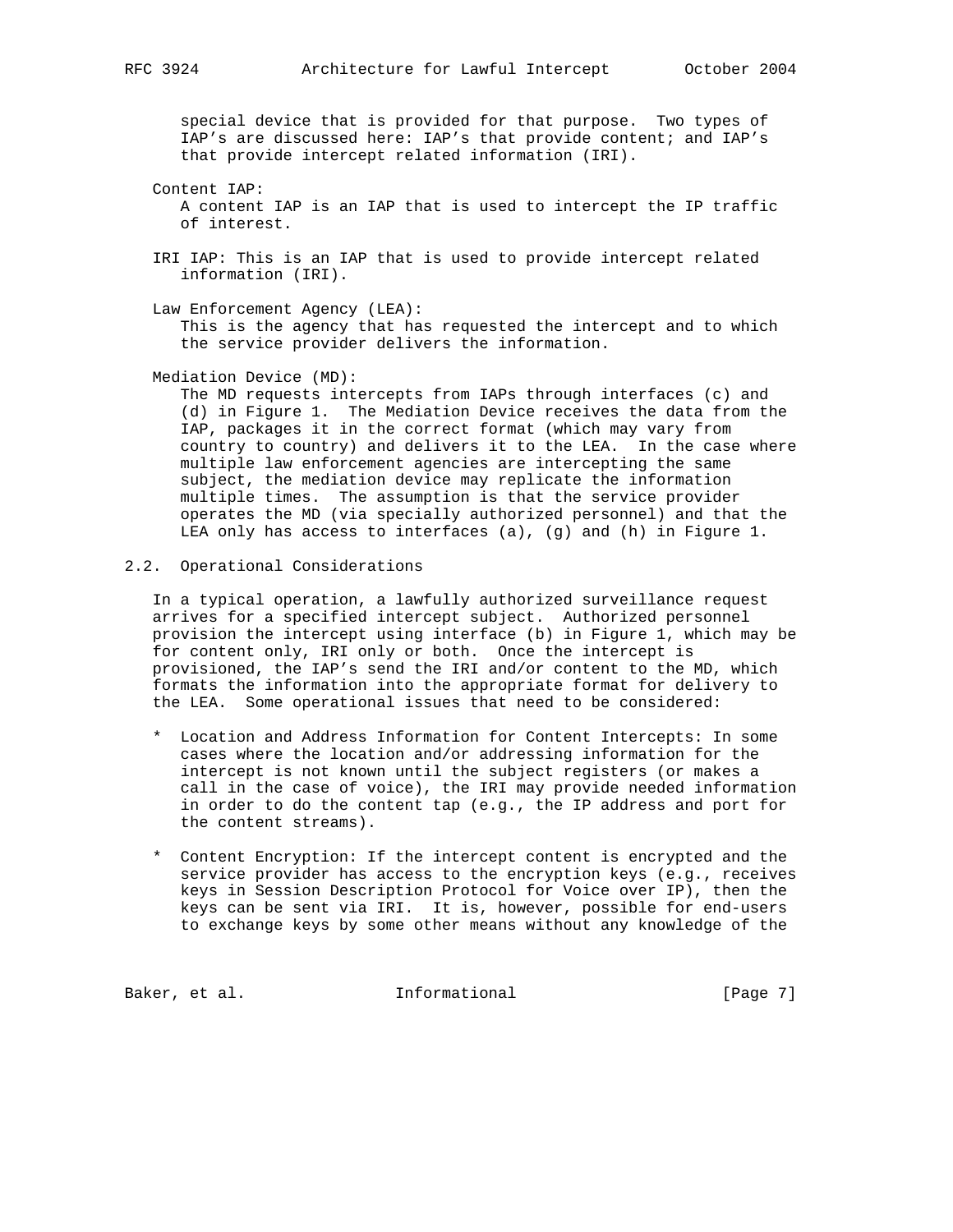service provider in which case the service provider will not be able to provide the keys. Content transformations could make decryption at the LEA impossible. This is why the original packets are provided on interface (f) rather than attempting to convert them to some other format.

- \* Detection by the Intercept Subject: One requirement is to ensure that the intercept subject is unable to detect that they are being intercepted. This document assumes a sophisticated subject:
	- Able to check IP addresses, use traceroute, etc.
	- Able to check if any unusual signaling is occurring on their customer premises equipment (CPE).
	- Able to detect degradation or interruptions in service.

 This is why the intercept mechanism described here does not involve special requests to the CPE, re-routing of packets or end-to-end changes in IP addresses. Instead, content intercept is done on a device along the normal content path (i.e., no re routing has occurred) that is within the service provider's network. A convenient content IAP is a router or switch at the edge of the service provider's network to which the intercept subject connects. This is illustrated in Figure 2.

| Customer Premises | Service Provider's Network |  |
|-------------------|----------------------------|--|
| CPE               | Router<br>( IAP )          |  |

Figure 2 Content IAP - Router

 Another possibility of course is to provide a special device along the path to provide the content IAP capabilities.

 Note that in the case where there is multi-homing (two or more routers connected to provide access for the CPE), intercept taps may have to be installed on more than one access router. If the CPE is multi-homed to multiple service providers, then the intercept will have to be installed on each service provider separately and the LEA will have to correlate the data.

Baker, et al. 1nformational 1998 [Page 8]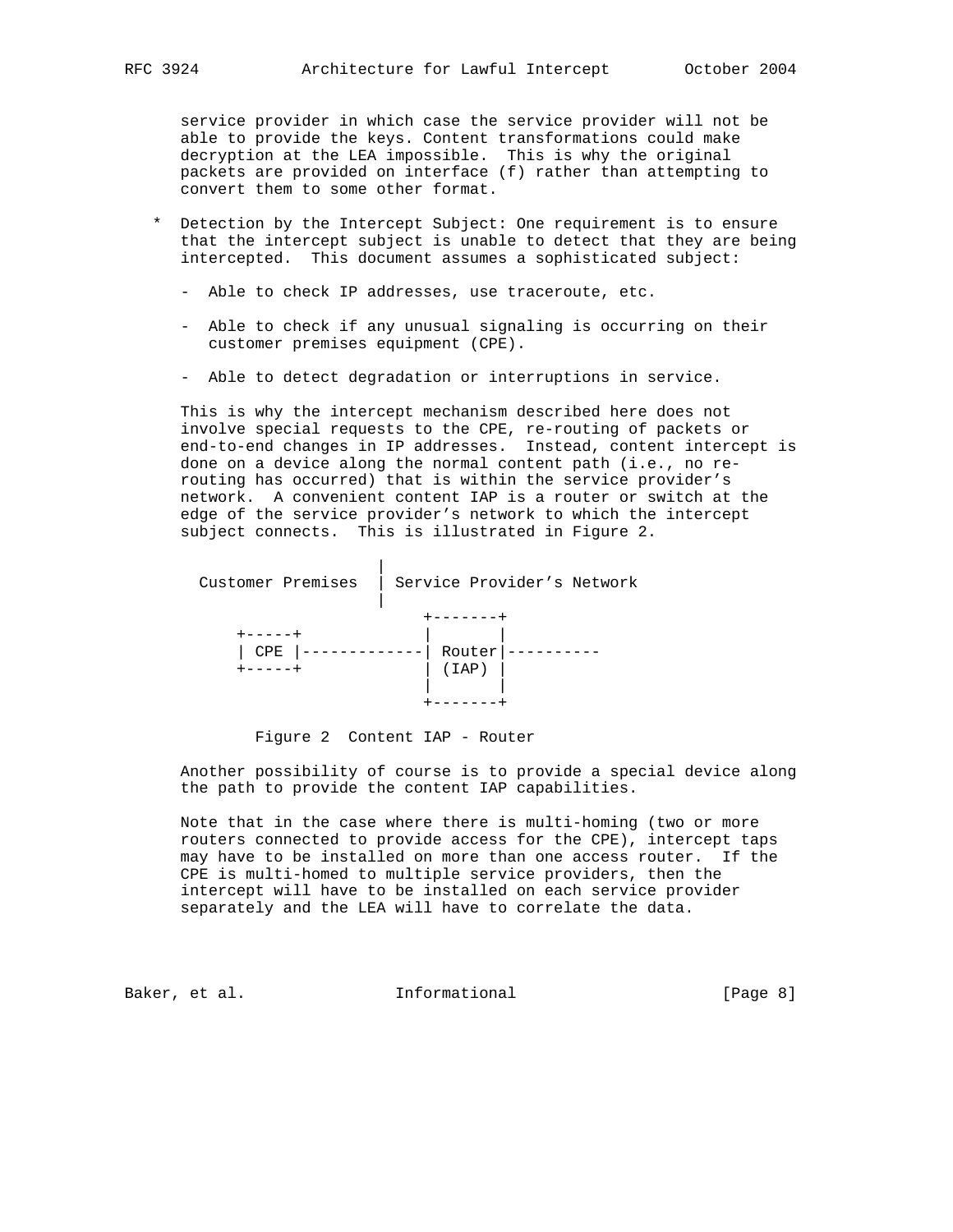- \* Unauthorized Creation and Detection: Another concern is the prevention of unauthorized creation and detection of intercepts. This is particularly important when a network element such as a router is used as a content IAP. Those routers that have the capability should be carefully controlled with access to intercept capability and information only via authorized personnel. In one approach using the reference model in Figure 1, the MD is in a controlled environment and the MD does the intercept request to the content IAP over an encrypted link. Logging and auditing are used to detect unauthorized attempts to access the intercept capability.
- \* Capacity: Support for lawful intercept on a network element supporting customers consumes resources on that equipment. Therefore, support for lawful intercept requires capacity planning and engineering to ensure that revenue-producing services are not adversely affected.
- 3. Interfaces

 This section provides a brief description of the interfaces in the reference model (Figure 1). A list of these interfaces is included in Table 1 in Section 2.

 One of the objectives in defining these interfaces is to keep the internal interfaces (b to f) the same regardless of country-specific requirements. The MD then formats the IRI and the content to meet the country specific requirements for interfaces (g) and (h).

3.1. Content Intercept Request Interface

 This section describes some of the requirements for the content intercept request interface (d) in Figure 1. It makes use of a common request protocol (SNMPv3) regardless of the type of application (e.g., voice, data) and suggests the usage of a TAP-MIB, which is defined in a separate document [1]. Some of the considerations that lead to the use of SNMPv3 and to the definition of the specific Management Information Base (MIB) defined in [1] are provided here.

 In order to provide a generic interface for intercepting, replicating, encapsulating and transporting content packets to the MD, the content intercept interface ((d) in Figure 1) should specify:

- \* A Filter specification for classifying the packets to be intercepted.
- \* The destination address of the MD (where to send the packets).

Baker, et al. 1nformational 1999 [Page 9]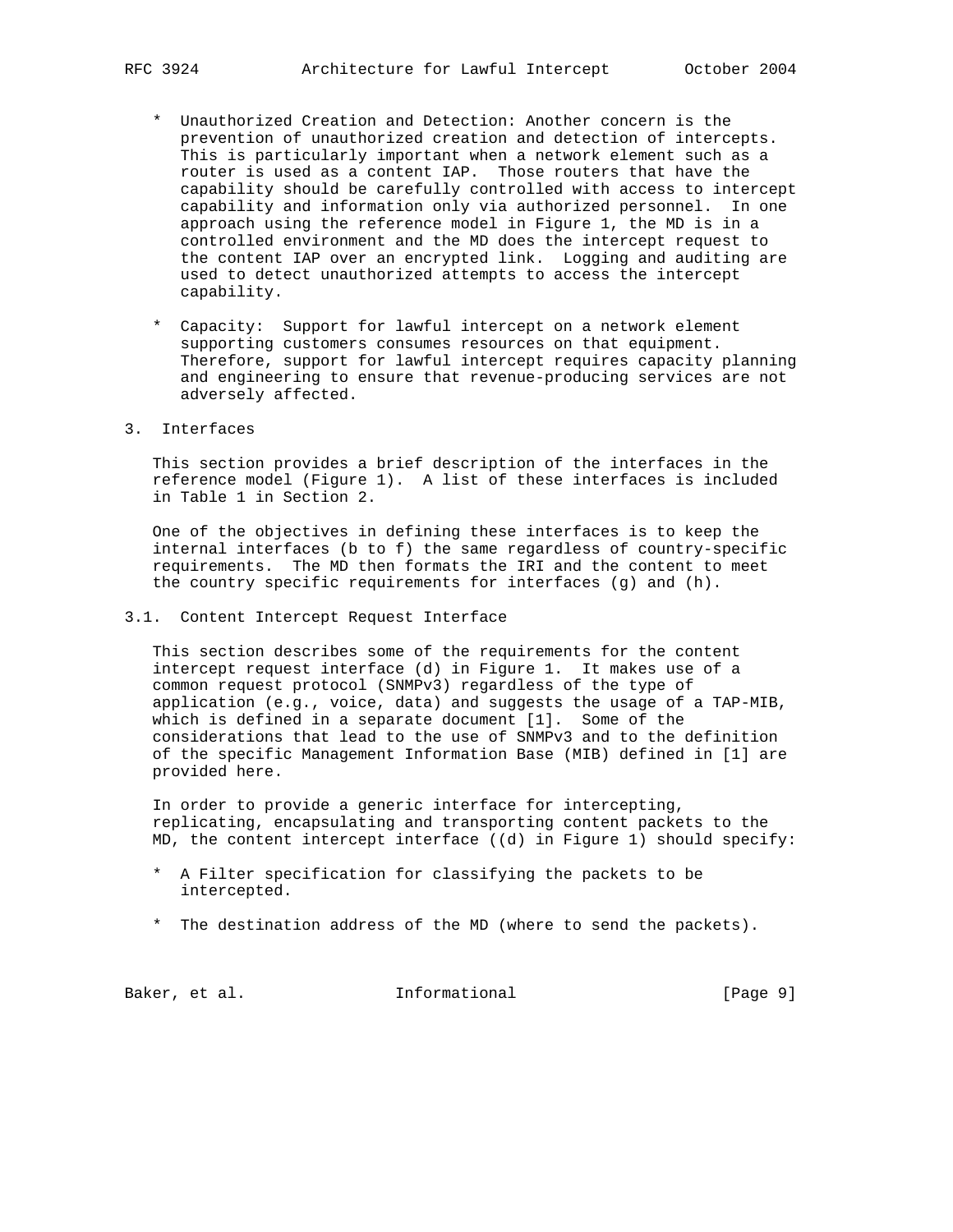\* Encapsulation and Transport parameters.

 In addition, a timeout value for the intercept should also be specified. This defines a limited lifetime for the intercept so that failures will not result in intercepts remaining beyond their authorized lifetime. If a failure of the MD occurs such that it is not able to supply the refresh to the timeout, then the intercept will cease to exist after the timeout expires. Similarly, if the IAP re-boots, then the intercept will not survive the re-boot unless the IAP is capable of ascertaining that the intercept lifetime requirements will continue to be met.

 In order for this to work, it must be possible for the mediation device to realize that there is a failure in the IAP such that it must re-establish the intercept. This may be in the form of an audit (from the MD to the IAP), or in the form of a heartbeat mechanism in the content stream, or both.

#### 3.2. Intercept Content Interface (f)

 The encapsulation method should retain all of the information in the original packets (source and destination addresses as well as payload) and provide an identifier for correlating the packets with the IRI. One encapsulation that meets those requirements is described in Section 4 of [2]. For non-voice intercepts, the "Intercepted Information" field in Table 1 of [2] contains the original intercepted IP packet.

 Note, however, that the interface defined in [2] is based on UDP which is an unreliable and unordered transport protocol (i.e., provides neither retransmission on detection of errors nor ordering of data). If this transport is used, the underlying network (Layers 1 - - 3) should be engineered to meet the overall reliability requirements for delivery of content.

 If a more reliable transport protocol is required, then a mechanism that provides timely delivery as well as limits the burden (both processing and buffering) on the Content IAP should be used. One mechanism that meets these requirements is a NACK-oriented retransmission scheme based on [12].

 If [12] is used, the call content channel identifier may be placed in the SSRC field of the encapsulating RTP packet. The payload type may be used to identify the type of packet encapsulated in RTP (e.g., IP, PPP, Ethernet MAC). Note that usage of [12] is still under investigation and may need further specification. Usage of [12] in the content IAP places more processing burden on the content IAP than a UDP-based intercept and can affect the capacity of the content IAP.

Baker, et al. 10 Informational [Page 10]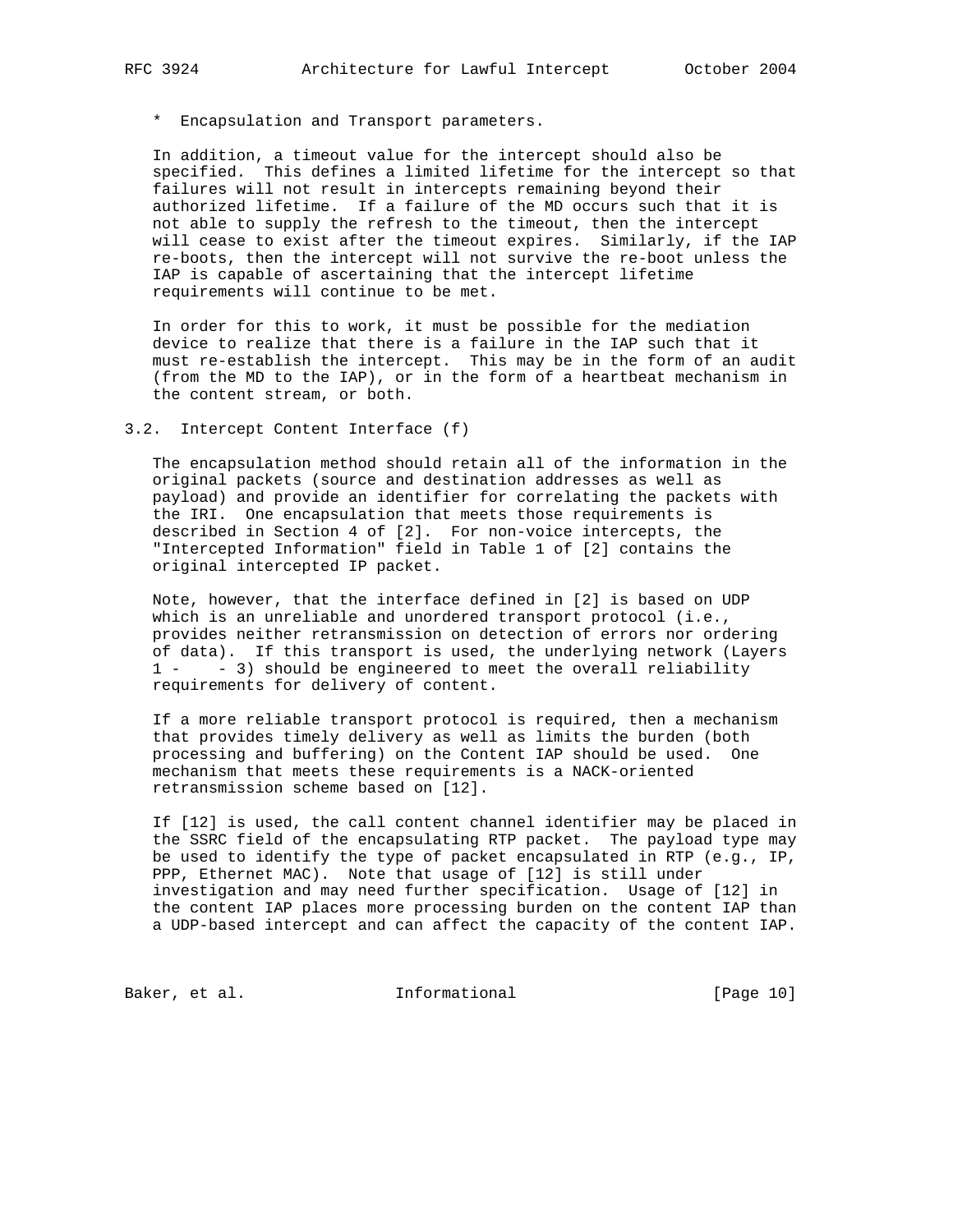4. Applying the Reference Model

 This section applies the reference model to some example applications.

4.1. Voice over IP networks

 This section will look at some of the issues surrounding interception of voice over IP calls, taking local voice services as a specific service example. The reference model from Figure 1 will be applied with the use of a common set of interfaces that are independent of the call signaling protocols in use.

4.1.1. Interception of Voice over IP Services

There are a variety of architectures in use for voice over IP (e.g., centralized versus distributed) as well as various protocols (SIP [6], H.323 [9], MGCP [7], H.248 [8]). There are also a variety of services that may be offered:

- \* Local Voice Services (i.e., service to a user that has an IP phone or a phone connected to a gateway)
- \* Transit services
- \* Long distance access services (e.g., calling/debit card).

 This document does not address any obligations that a service provider might or might not have to support intercepts. It simply describes how intercept might be done using the reference model in Figure 1.

 Note that in the case of services where the intercept subject accesses the network via a non-IP endpoint (e.g., TDM), the detectability issue is less acute (e.g., re-routing of packets to intercept them in a special device is a possible option), since the intercept subject does not have access to the IP addresses or to traceroute.

 However, in the case of local services, this is a much more difficult problem. The intercept for a call originating and terminating on-net (i.e., a call that is voice over IP end-to-end) has to be intercepted along its normal route in order to be undetectable. In addition, the call-forwarding feature that is often provided as a local service feature makes interception even more difficult: If call forwarding is invoked, a call that was intended to terminate on the intercept subject may be forwarded anywhere in the network resulting in the media stream bypassing the original content IAP (since in voice over

Baker, et al. 10 Informational 10 [Page 11]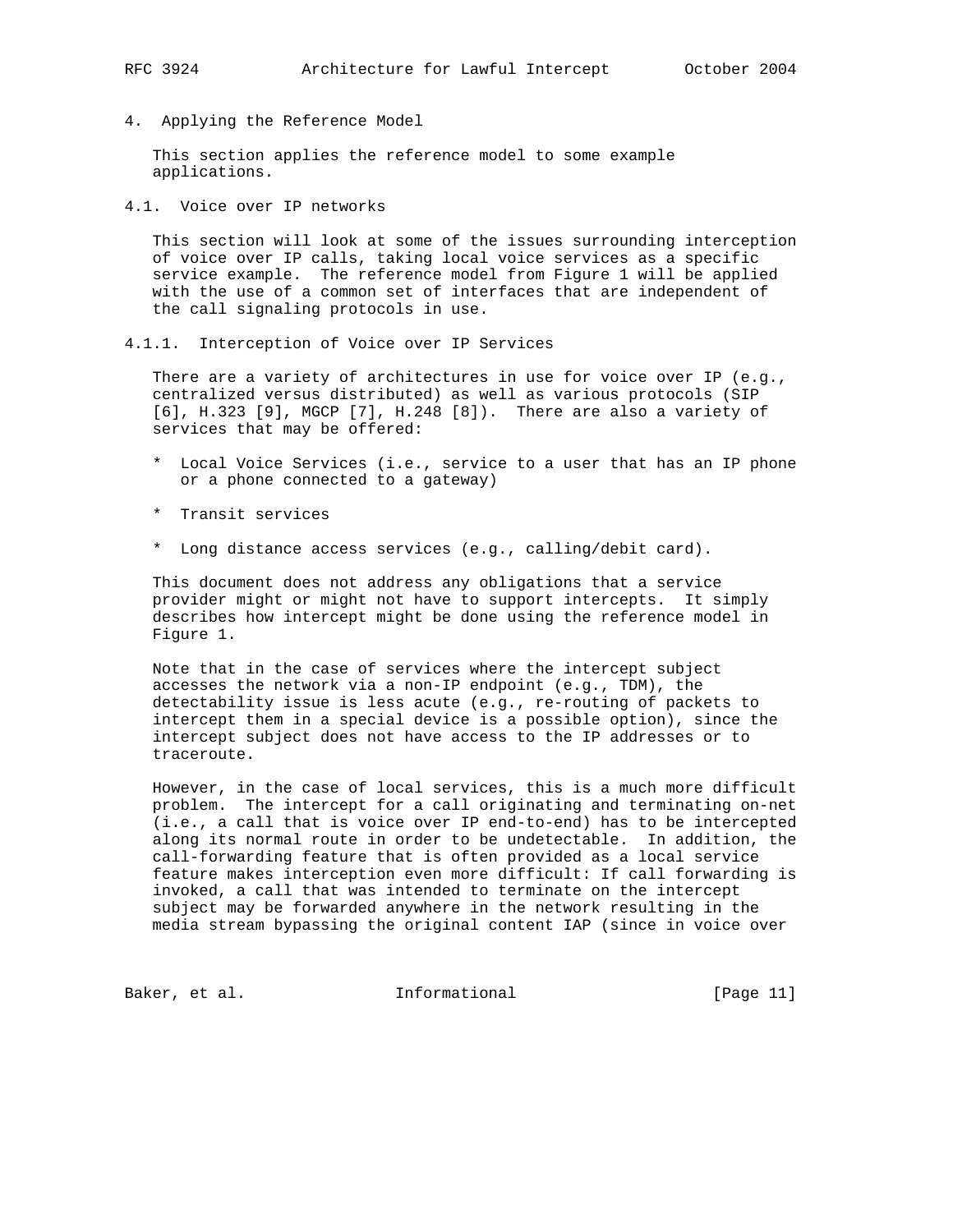IP, the media stream goes directly from end-to-end). Also, since call forwarding can often be set up on a call-by-call basis, the location of the content IAP will often not be known until the call is set up.

## 4.1.2. Local Voice Services

 This sub-section will look at the specific case in which the intercept subject under surveillance is being provided with a local voice service by the same provider that also provides the network access (e.g., controls the edge router or switch). This is an important assumption, since in VoIP the entity providing call control (e.g., SIP server) can be totally separate from the entity providing network access (e.g., operates edge routers).

 Suppose that a subscriber that subscribes to a local (e.g., residential) voice service is a target for a lawfully authorized surveillance. Part of the system providing these services is a subscriber database that includes addressing information about the subscriber as well information on what features are in effect (e.g., call forwarding). Some call control entity (CCE) accesses that database in order to provide local services. For example, if the subject has call forwarding invoked, that fact (and where to forward the call) is indicated in the subscriber database. A call arriving at the CCE that "owns" that subscriber can then take the appropriate action (e.g., forward the call).

 The CCE that "owns" the target subscriber (which could be an H.323 gatekeeper, a SIP proxy or a Media Gateway Controller) is provisioned with the intercept parameters (e.g., subject identification information such as the telephone number and where to deliver the IRI). The provisioning of this CCE could be through interface (c) in Figure 1. The CCE in question is the IRI IAP and once provisioned, it passes the IRI to the MD. In the scenario being discussed, the CCE typically remains in the signaling path throughout the call, even in the call-forwarding case. Part of the IRI it passes to the MD is the media signaling information (i.e., SDP [11] or H.245 [10]), which includes endpoint IP address and port information for the media (content) streams. Armed with this media address information, the MD can determine the content IAP (e.g., [5]) and make the request via interface (d). The request identifies the voice stream to be intercepted based on information received in the call signaling (i.e., IP addresses and UDP port numbers).

 Note that the content IAP in the case of voice over IP could be an edge router or a PSTN gateway (e.g., a call from the PSTN forwarded to the PSTN). SIP, H.323, MGCP or H.248 call signaling protocols could be used. However, the protocol (SNMPv3 [1]) used for interface

Baker, et al. 10 Informational [Page 12]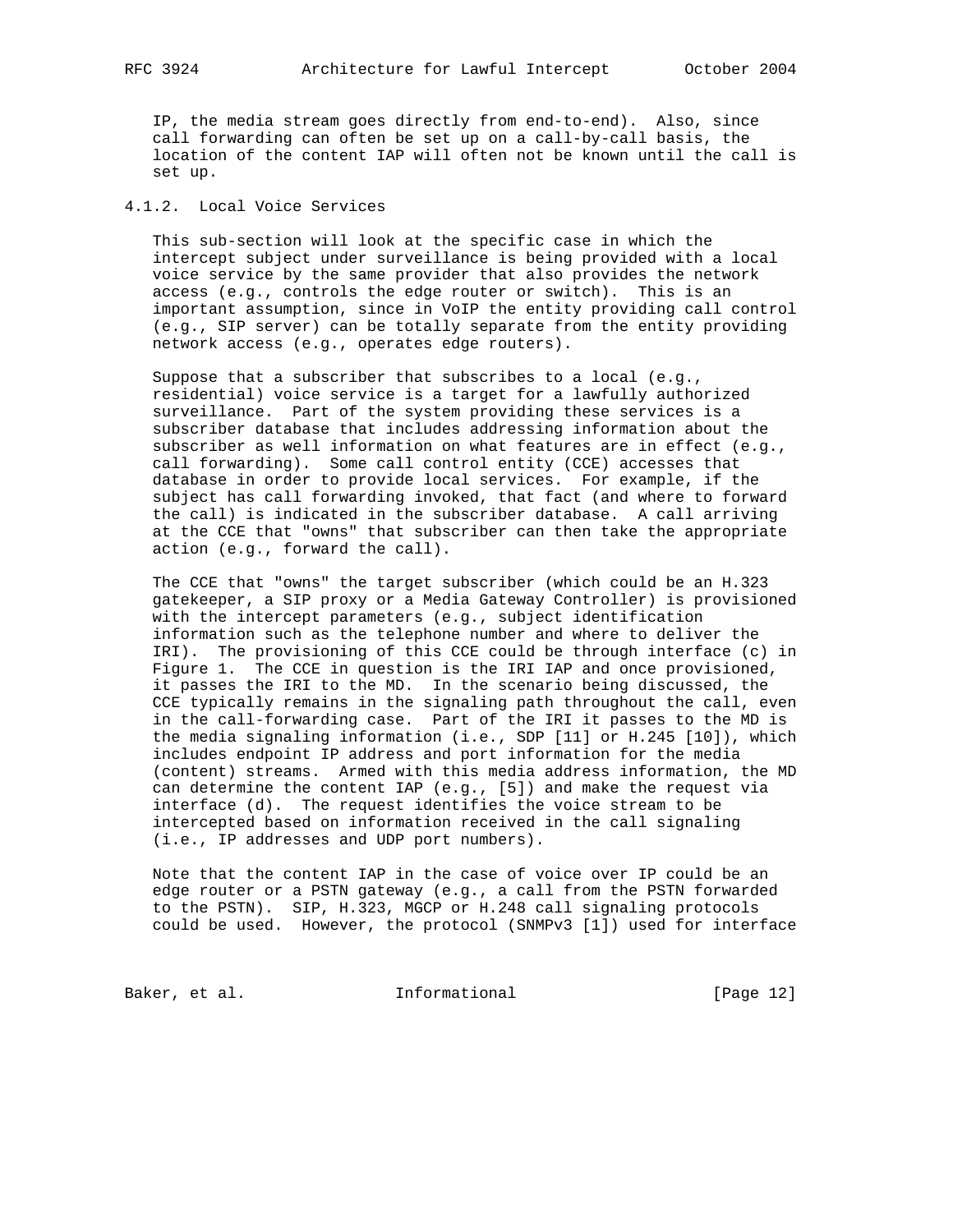(d), is not dependent on the type of call signaling protocol used; nor is the encapsulation format and transport protocol (interface "f"). The same reference model (Figure 1) with the same interfaces can be used for lawfully authorized surveillance, regardless of the signaling protocol and regardless of the type of service being provided (Note: even though a local voice service was used in this example, other voice services could use the same model and interfaces).

## 4.2. Data Services

 The same model (Figure 1) can also be used for data services. In this case the IRI IAP could be a server that acts as registration, authentication and authorization point for the data service (e.g., a RADIUS server). If a potential IRI IAP does not have the available interfaces (c) and (e), the MD may have to do a content tap on registration signaling in order to obtain the IRI.

The IRI in the case of a data service could include:

- \* The time that the user registered or de-registered for the service.
- \* Addressing information (i.e., given the user identity, what IP address or other information is available that could be used in interface (d) to do the content tap).

 Once suitable addressing information is available in order to do content tapping the MD can invoke the tap via interface (d).

Clearly the IRI interfaces  $(c, e, g)$  are different for data than they are for voice services. However, the content IAP is typically the same (an edge router). Interfaces (d, f, and h) may also be the same.

5. Security Considerations

 Given the sensitive nature of lawful intercept (LI) -- both from the standpoint of the need to protect sensitive data, as well as conceal the identities of the intercept subjects, the LI solution should have the ability to provide stringent security measures to combat threats such as impersonation of MD's, privacy and confidentiality breaches, as well as message forgery and replay attacks.

 While this document doesn't discuss issues of physical security, operating system, or application hardening within the principals of the LI solution, they are clearly important. In particular, the MD server would be considered a prime target for attacks.

Baker, et al. 1nformational [Page 13]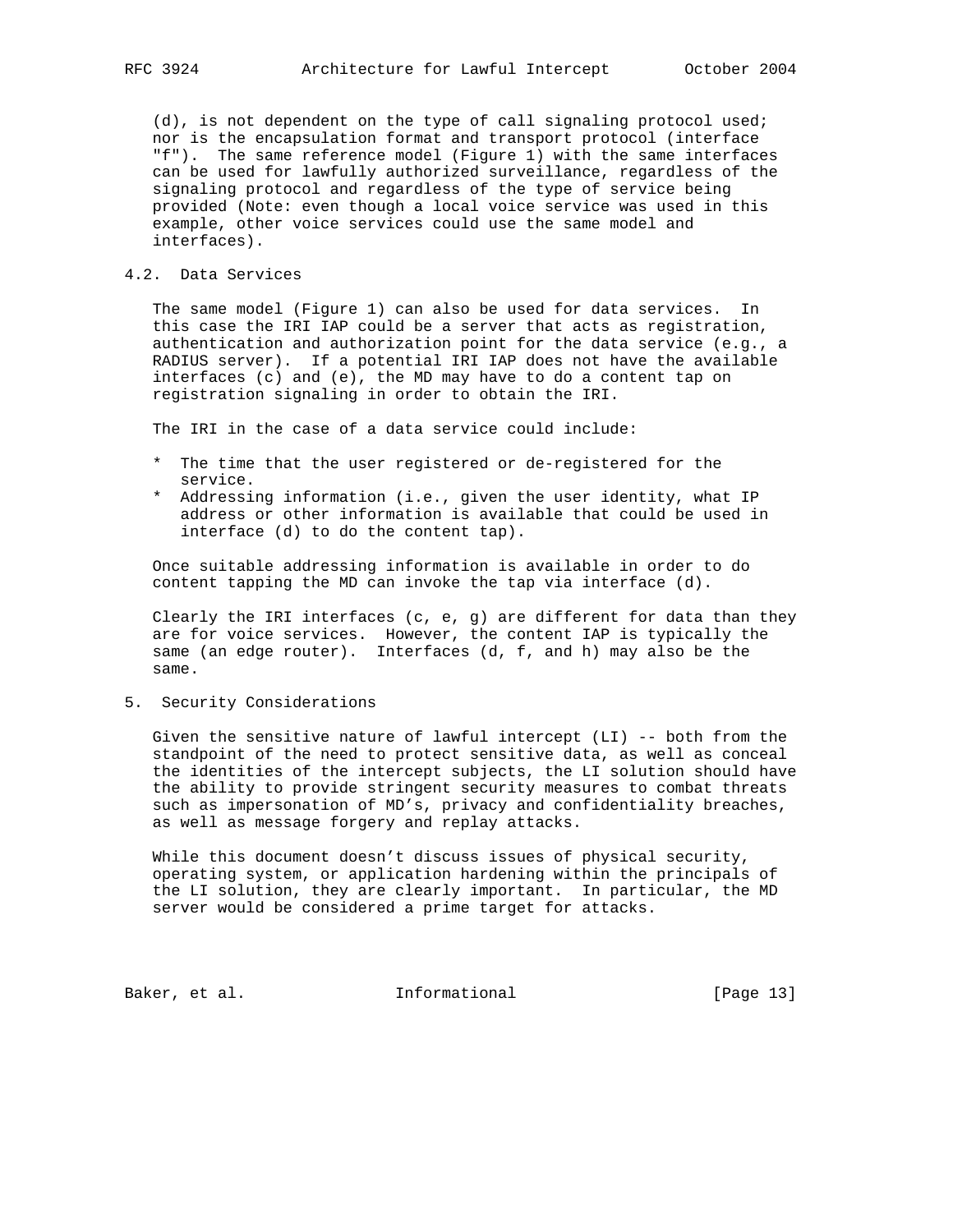In general, all interfaces should have the capability of providing strong cryptographic authentication to establish the identity of the principals, and be able to correlate the identity of the principal with the action they are attempting to perform. All interfaces should be capable of performing some sort of cryptographic message integrity checking such as, for example, HMAC-MD5. Message integrity checking can also be used to counter replay attacks. Privacy and confidentiality considerations, may also require the use of encryption.

 The content and IRI IAPs also should also provide protection of the identity of the intercept subject and the existence of an intercept.

5.1. Content Request Interface (d) - SNMPv3 Control

 For interface (d,) native SNMPv3 security module mechanism is used. The additional requirement is that the IAP should support the ability to protect the TAP MIB's [1] from disclosure or control by unauthorized USM [3] users. VACM [4] provides the necessary tools to limit the views to particular USM users, but there are also special considerations:

- \* The ability to limit access to the appropriate TAP MIB's by only those SNMPv3 USM users which have keys established and the proper VACM views defined.
- \* Segregation of the TAP MIB such that only operators of sufficient privilege level can create VACM views that include the TAP MIB [1].
- 6. Informative References
	- [1] Baker, F., "Cisco Lawful Intercept Control MIB", Work in Progress, April 2004.
	- [2] PacketCable(TM) Electronic Surveillance Specification, PKT-SP- ESP-I04-040723, http://www.packetcable.com/specifications/
	- [3] Blumenthal, U. and B. Wijnen, "User-based Security Model (USM) for version 3 of the Simple Network Management Protocol (SNMPv3)", STD 62, RFC 3414, December 2002.
	- [4] Wijnen, B., Presuhn, R., and K. McCloghrie, "View-based Access Control Model (VACM) for the Simple Network Management Protocol (SNMP)", STD 62, RFC 3415, December 2002.

Baker, et al. 10 Informational [Page 14]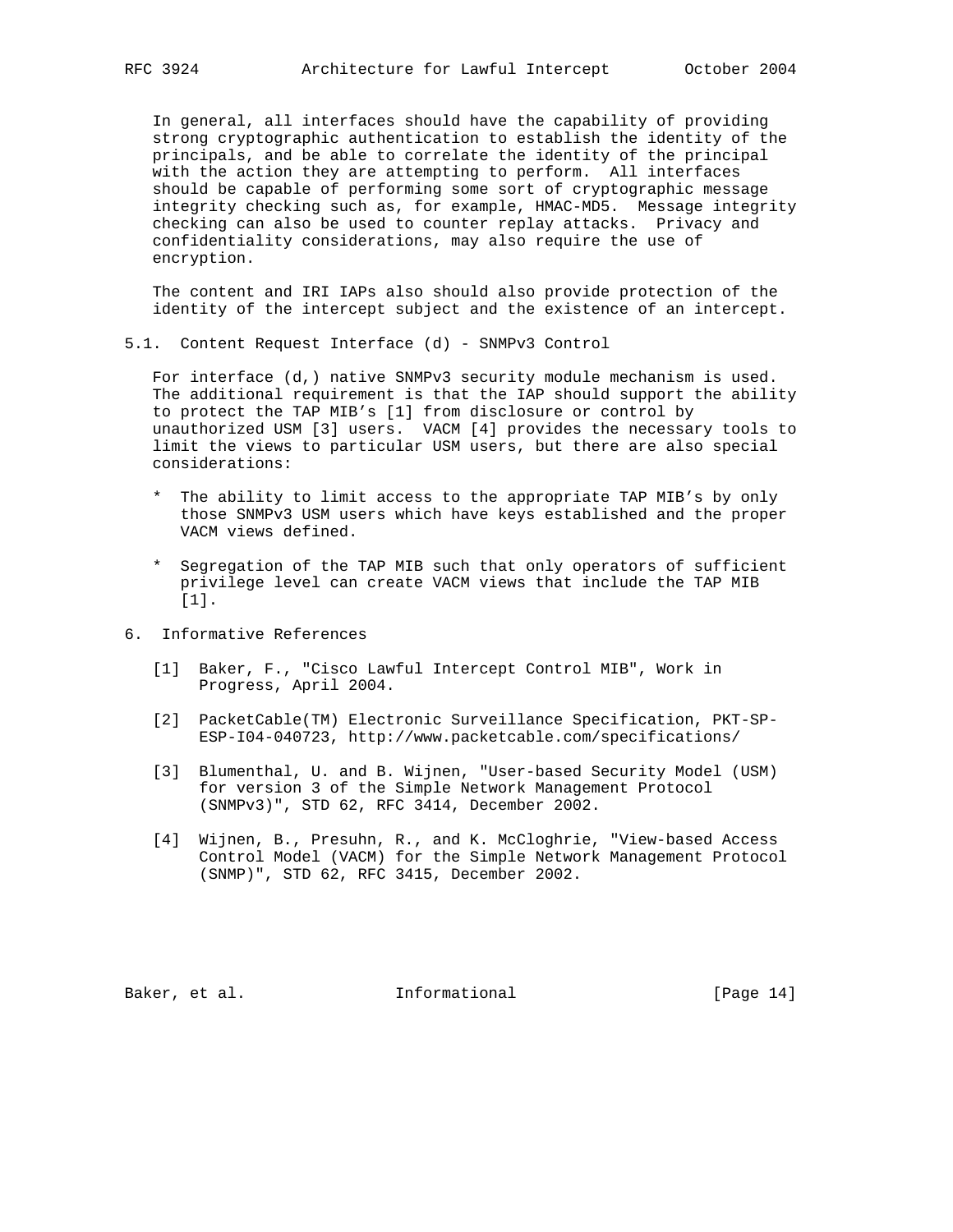- [5] Warnicke, E., "A Suggested Scheme for DNS Resolution of Networks and Gateways", Work in Progress.
- [6] Rosenberg, J., Schulzrinne, H., Camarillo, G., Johnston, A., Peterson, J., Sparks, R., Handley, M., and E. Schooler, "SIP: Session Initiation Protocol", RFC 3261, June 2002.
- [7] Andreasen, F. and B. Foster, "Media Gateway Control Protocol (MGCP) Version 1.0", RFC 3435, January 2003.
- [8] ITU-T Recommendation H.248.1, Gateway Control Protocol: Version 2, May 2002.
- [9] ITU-T Recommendation H.323, Packet-based Multimedia Communications Systems, July 2003.
- [10] ITU-T Recommendation H.245, Control Protocol for Multimedia Communications, July 2003.
- [11] Handley, M. and V. Jacobson, "SDP: Session Description Protocol", RFC 2327, April 1998.
- [12] Rey, J., Leon, D., Miyazaki, A., Varsa, V., and R. Hakenber, "RTP Retransmission Payload Format", Work in Progress.
- [13] ETSI TS 101 331, Telecommunications security; Lawful Interception (LI); Requirements of law enforcement agencies.
- [14] ETSI TS 33.108 v6.7.0, 3rd Generation Partnership Project; Technical Specification Group Services and System Aspects; 3G Security; Handover Interface for Lawful Interception (Release 6).
- [15] IAB and IESG, "IETF Policy on Wiretapping", RFC 2804, May 2000.

Baker, et al. 10 Informational 1999 [Page 15]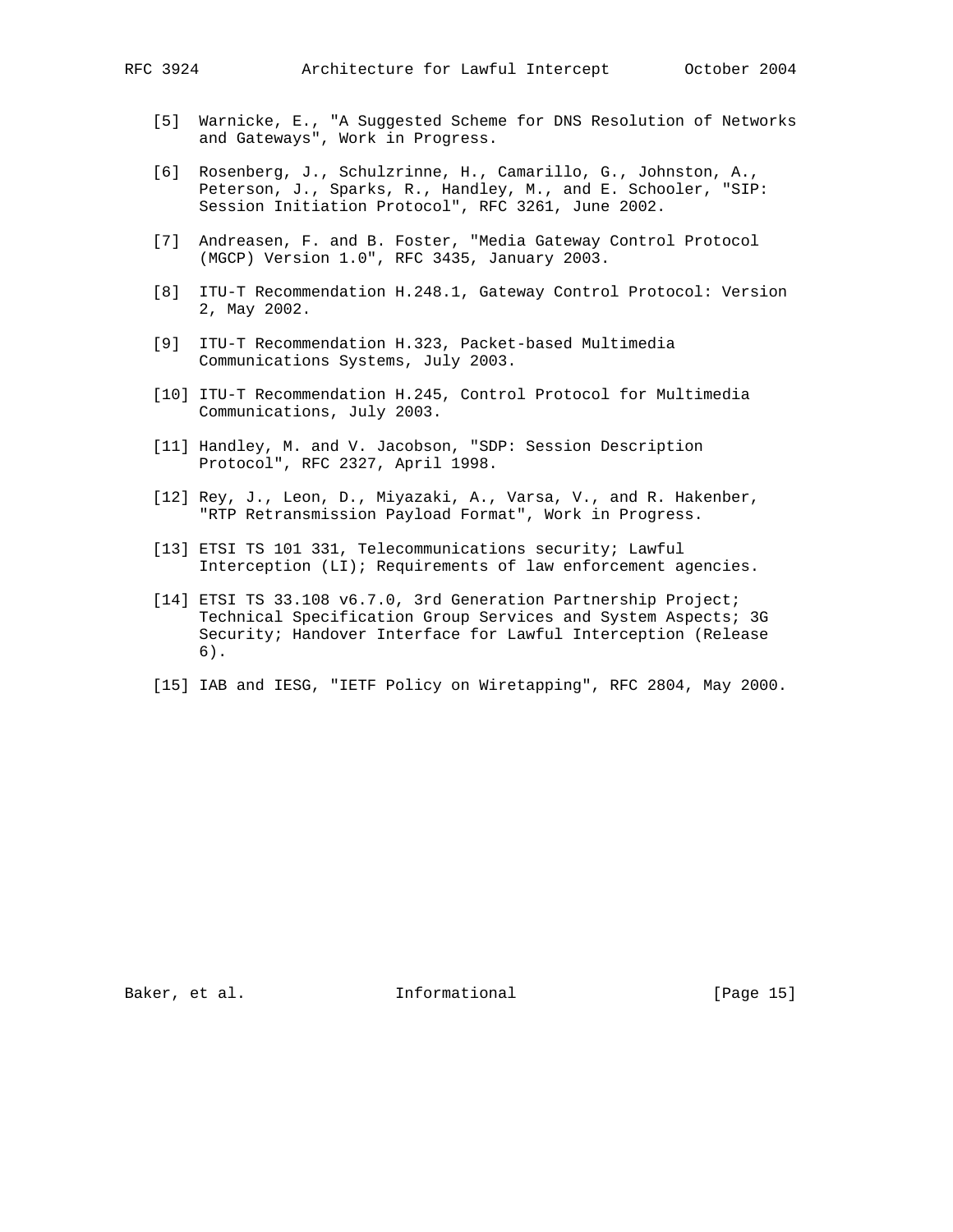# 7. Acronyms

| <b>CCE</b>  | Call Control Entity                             |
|-------------|-------------------------------------------------|
| <b>CMTS</b> | Cable Modem Termination System                  |
| CPE         | Customer Premises Equipment                     |
| ETSI        | European Telecommunications Standards Institute |
| <b>GPRS</b> | Generalized Packet Radio Service                |
| HMAC-MD5    | Hash-based Message Authentication Code -        |
|             | Message Digest 5                                |
| IAP         | Intercept Access Point                          |
| IETF        | Internet Engineering Task Force                 |
| IRI         | Intercept Related Information                   |
| ITU-T       | International Telecommunications Union -        |
|             | Telecommunications Sector                       |
| LEA         | Law Enforcement Agency                          |
| LI          | Lawful Intercept                                |
| MGCP        | Media Gateway Control Protocol                  |
| MD          | Mediation Device                                |
| MIB         | Management Information Base                     |
| NACK        | Negative Acknowledgement                        |
| PSTN        | Public Switched Telecommunications Network      |
| <b>RFC</b>  | Request for Comment                             |
| <b>RTP</b>  | Real-time Transport Protocol                    |
| <b>SDP</b>  | Session Description Protocol                    |
| SIP         | Session Initiation Protocol                     |
| <b>SSRC</b> | Synchronization Source                          |
| TDM         | Time Division Multiplex                         |
| <b>UDP</b>  | User Datagram Protocol                          |
| USM         | User Service Model                              |
| VACM        | View-based Access Control Model                 |
| VoIP        | Voice over IP                                   |
|             |                                                 |

Baker, et al. 1nformational [Page 16]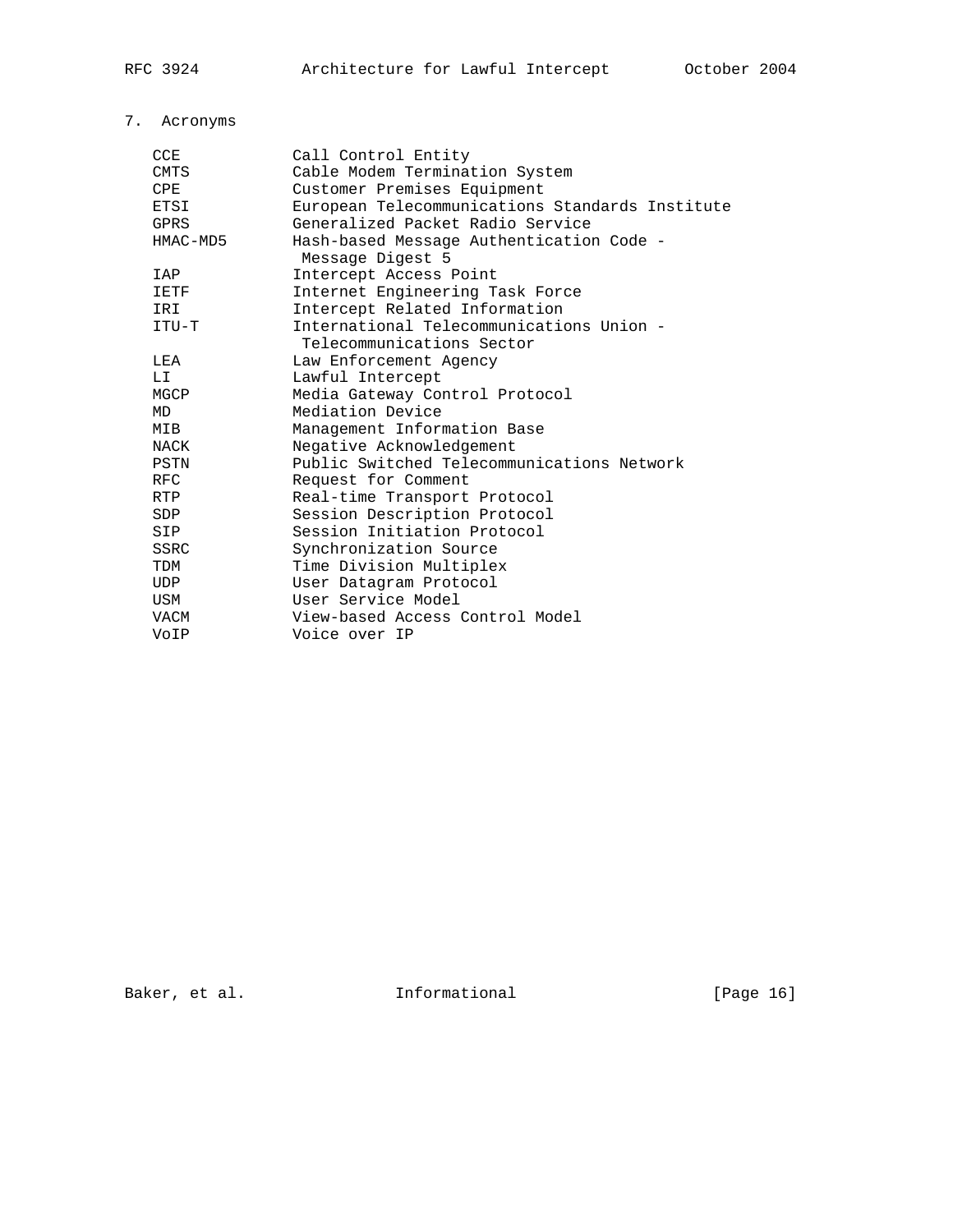8. Authors' Addresses

 Fred Baker Cisco Systems 1121 Via Del Rey Santa Barbara, CA 93117 US

 Phone: +1-408-526-4257 Fax: +1-413-473-2403 EMail: fred@cisco.com

 Bill Foster Cisco Systems Suite 2150 1050 West Pender St. Vancouver, BC, V6E 3S7 Canada

 Phone: +1-604-647-2315 EMail: bfoster@cisco.com

 Chip Sharp Cisco Systems 7025 Kit Creek Road RTP, NC 27709 USA

 Tel:+1.919.392.3121 EMail: chsharp@cisco.com

Baker, et al. 10 mm informational 1999 [Page 17]